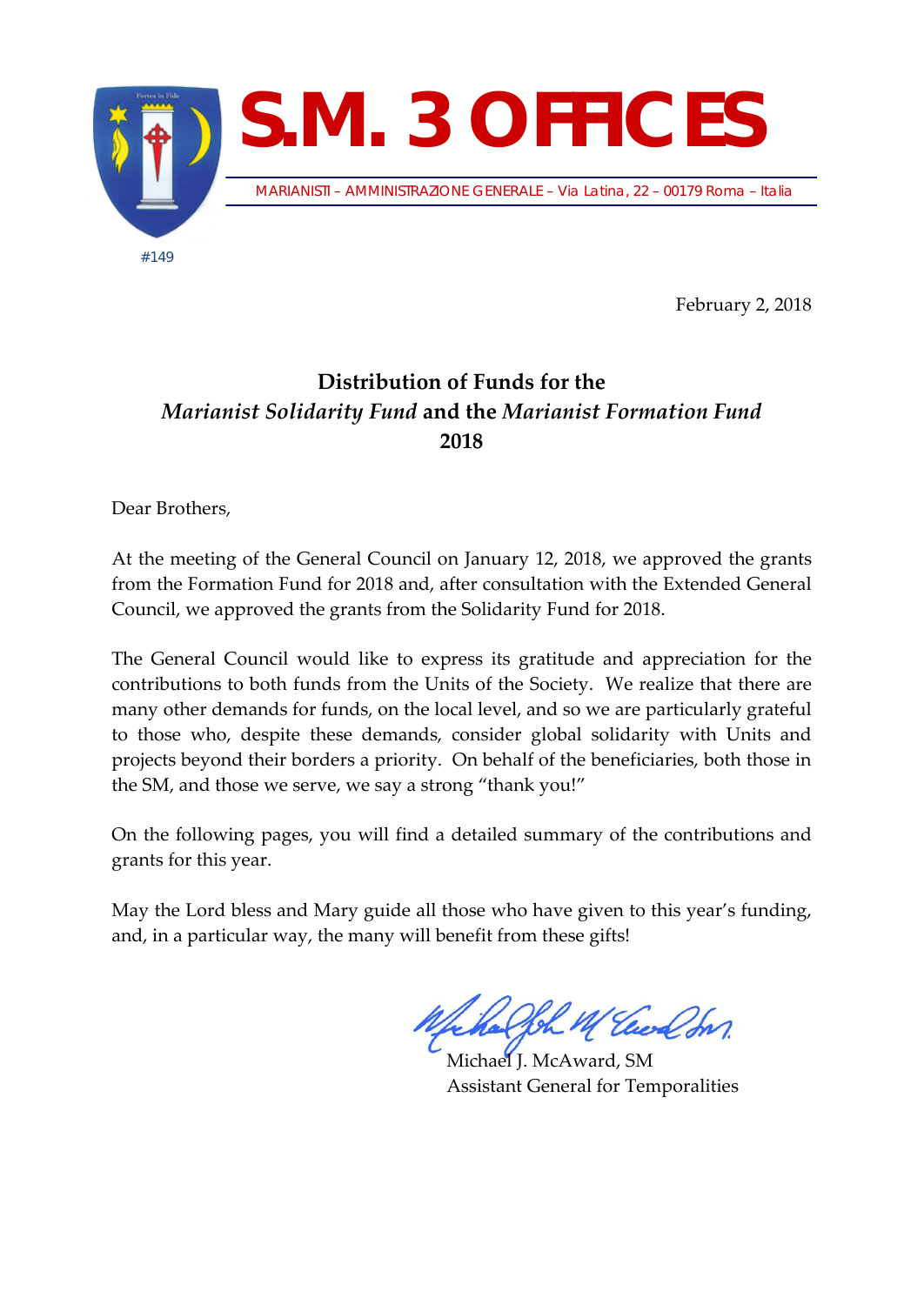## **Marianist Solidarity and Formation Funds 2018**

| <b>Contributions</b>          | USD\$        |
|-------------------------------|--------------|
| Region of Argentina           | \$3,000.00   |
| Region Austria-Germany        | \$17,971.50  |
| Region of Canada              | \$12,000.00  |
| Region of Chile               | \$3,000.00   |
| Region of Eastern Africa      | \$5,000.00   |
| Province of France-Belgium    | \$71,886.00  |
| Region of Italy               | \$47,924.00  |
| Region of Japan               | \$85,500.00  |
| Region of Korea               | \$5,000.00   |
| Province of Meribah           | \$10,000.00  |
| Province of Spain             | \$131,791.00 |
| <b>Switzerland Community</b>  | \$20,500.00  |
| Province of the United States | \$140,000.00 |
| Other                         | \$5,400.00   |
| <b>General Administration</b> | \$108,027.50 |
| <b>Total Contributions</b>    | \$667,000.00 |

| <b>MARIANIST SOLIDARITY FUND GRANTS APPROVED</b>                    | USD \$       |
|---------------------------------------------------------------------|--------------|
| <b>Region of Argentina</b>                                          |              |
| GENERAL ROCA: Furnishings for the "Nazareth" Workshop               | \$5,000.00   |
| <b>Region of Eastern Africa</b>                                     |              |
| NAIROBI: Security fence at Maria Training Centre                    | \$40,000.00  |
| KARONGA: MIRACLE Technical Institute Town Campus Project            | \$50,000.00  |
| MOMBASA: Marianist Technical Institute-Phase II Kitchen Improvement | \$30,000.00  |
| Province of France (District of Ivory Coast, Sector of Congo)       |              |
| <b>ABIDJAN: Property improvements</b>                               | \$100,000.00 |
| BRAZZAVILLE: Generator for maternity center                         | \$20,000.00  |
| <b>Region of Togo</b>                                               |              |
| LOME: Completion of construction of the Centre Marianiste           | \$35,000.00  |
| SOTOUBOUA: Construction of school administration building           | \$65,000.00  |
| Province of the United States (District of India)                   |              |
| ODISHA: New van, St. Joseph's School (Matching Grant)               | \$8,000.00   |
| BINDA: Interlocking brick installation for dust and mud abatement   | \$10,000.00  |
| DEEPAHALLI: Tools for training at REDS Training centre              | \$10,000.00  |
| BANGALORE: Science Lab St. Joseph/Chaminade School                  | \$3,000.00   |
| RANCHI: Painting of Gyan Deep Community and REDS Buildings          | \$5,000.00   |
| <b>Other</b>                                                        |              |
| Small grants for rural poor in Bogra District, Bangladesh           | \$3,000.00   |
| <b>TOTAL</b>                                                        | \$384,000.00 |